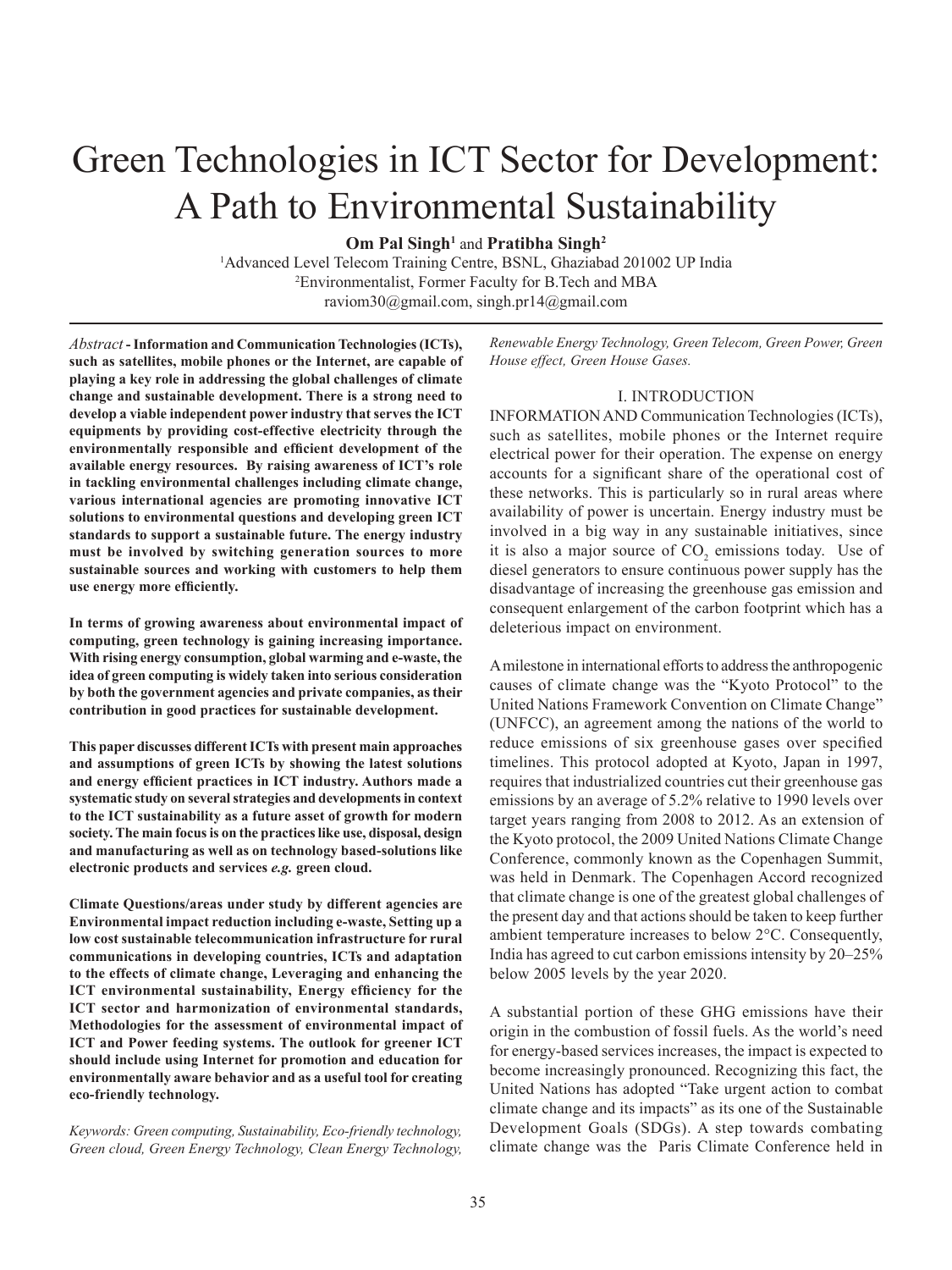December 2015 where 196 countries adopted the first-ever universal, legally-binding global climate deal. The agreement sets out a global action plan to put the world on track to avoid dangerous climate change by limiting global warming to well below 2°C. Ensuring less than 2°C warming would require countries around the world to take action to limit or reduce their GHG emissions. India has pledged to reduce the emissions intensity by 33 to 35 percent by 2030 from 2005 level and to achieve about 40 percent cumulative electric power installed capacity from non-fossil fuel based energy resources by 2030 with the help of transfer of technology and low-cost international finance including from Green Climate Fund (GCF).

India is the second largest and fastest growing mobile telephone market in the world. Power and energy consumption for telecom network operations is by far the most important significant contributor of carbon emissions in the telecom industry. However large parts of the country are power deficient and with increasing coverage of mobile services in off-grid areas, network operations will increasingly have to rely on alternative sources of energy until the rural electrification process is complete.

Green computing is the term referring to efficient use of resources in computing and IT/IS infrastructure. Efficiency of green computing lays emphasis on minimizing hazardous environmental impact in conjunction with achieving economic viability and improved system performance. The field of "green technology" covers a broad spectrum of subjects – from alternative energy-generation and electricity consumption techniques and use of eco-friendly, recyclable materials to implementing sustainable digital services.

Technical issues of green technology include: **green infrastructure** (energy-efficient buildings, intelligent cooling systems, renewable power sources), **green hardware** (multicore computing systems, energy efficient server design and solid-state storage) and **green software and applications** - parallelizing computational science algorithms to run on modern energy efficient multi-core clusters, intelligent load distribution and CPU switch-off (Snell, Weinberg, Katz, Yun, Wilson, Narayanan, Mo, Calzetti, Moss, Shenoy, Weems, p. 1).

### II. INFORMATION AND COMMUNICATION TECHNOLOGY AND GREEN ICT

ICT (information and communications technology - or technologies) is an umbrella term that includes any communication device or application, encompassing: radio, television, cellular phones, computer and network hardware and software, satellite systems and so on, as well as the various services and applications associated with them, such as videoconferencing and distance learning.

Growing telecommunications infrastructure requires increasing amount of electricity to power it. Part of the electricity comes from the grid and remaining through burning of fossil fuel like diesel. Both of these sources contribute to emission of greenhouse gases (GHG) with the attendant negative environmental effects. Reduction of the GHG produced or caused to be produced by the telecom sector is referred to as greening of telecom.

ICT processes and practices with the principles of sustainability and finding innovative, alternative ways to use ICT across the enterprise and beyond, to deliver environmental benefits are:

*Green Manufacturing*: To achieve goals set by the idea of ICT sustainability whole process of creating ICT infrastructure should be taken into account. Minimal impact on the environment should be one of the key assumptions for IT manufacturers during the process of design and production of all ICT components.

Main areas in green manufacturing of computers are:

**\***Eco-friendly design**:** the design of computing resources that meet the stringent restriction of *e.g*. Energy Star enabling further utilization with determined power supply and power management requirements (including special modes and allowances). "The Energy Star devices can be programmed to power-down to a low electric state when they are not in use, helping to save energy and run cooler which helps them last even longer" (Kiruthiga & Vinoth Kumar, 2014, p. 6319). **\***Use of bio-products: Biodegradable and renewable materials often requires less energy to produce in comparison to traditional toxic materials. Manufacturers use many different types of plastic in computers, which makes it very challenging to recycle. What is more computers contain hazardous contaminants for environment like: cadmium, lead, mercury or chromium. Use of harmful power-demanding materials can be replaced by efficient and recyclable elements *e.g*. displays made of OLED's (Organic Light-Emitting Diode) - in manufacturing mercury is not used, making them more environmentally friendly.

*Green Use*: It is important to understand the full life cycle of computing resources, while applying the idea of green computing. Following are the areas and practices that users can implement for maximizing usefulness and minimalizing negative consequences for environment:

**\***PC power management techniques**:** set of actions and mechanisms for controlling the power use of personal computer hardware mainly turning off the power or switching the system to the low-power state when inactive. In computing this kind of power management is built around the specification called The Advanced Configuration and Power Interface (ACPI), an open industrial standard that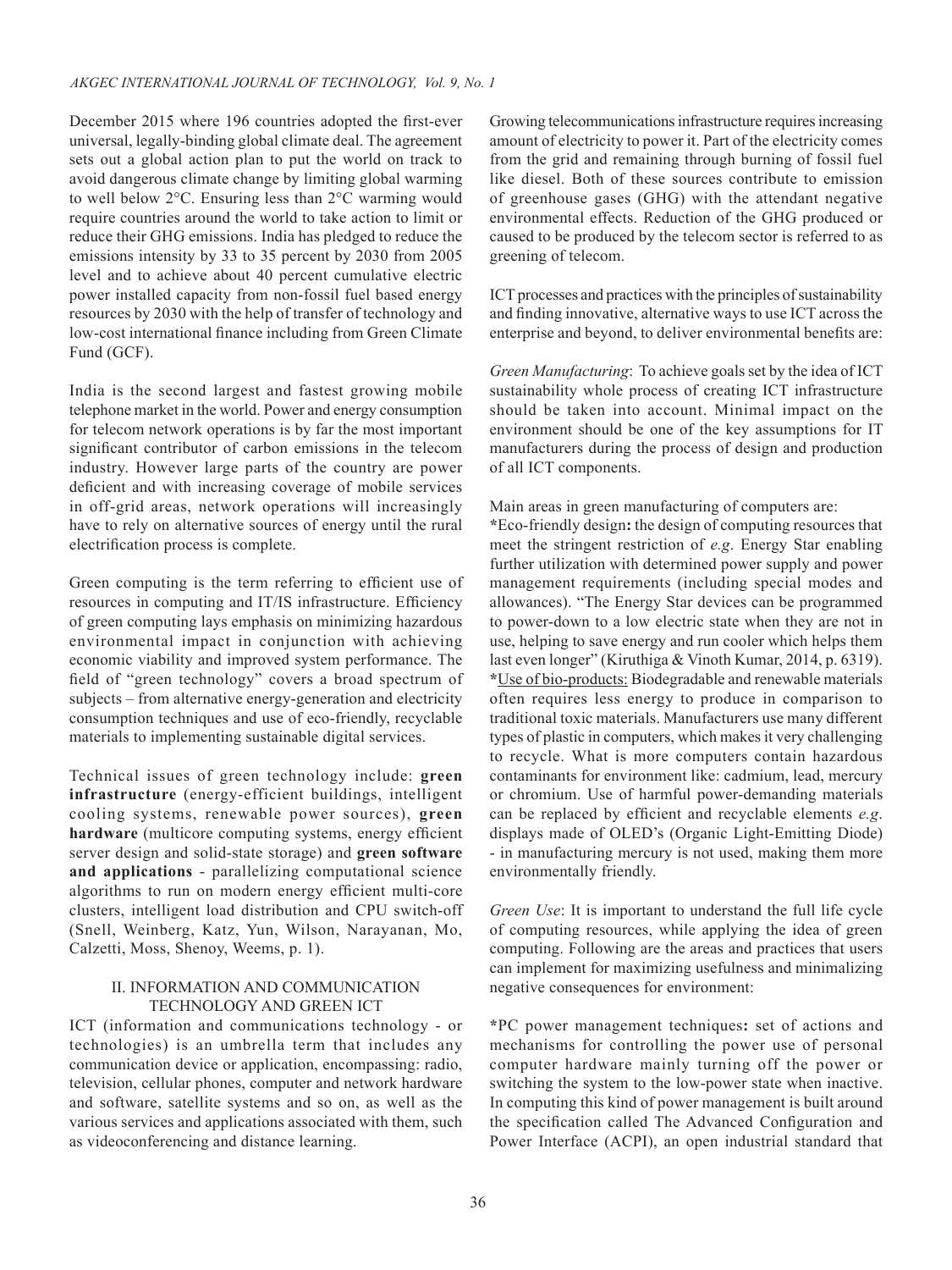allows direct control, management savings energy by the operating system - automatic switch off your monitor, go to stand-by mode, etc.

**\***Virtualization: In the traditional IT infrastructure servers are dedicated to specific computing functions like storage, communication, database and so on. Virtualization eliminates the need for a dedicated server to run applications – it enables at the same time to run multiple operating systems on the same hardware platform and the system at maximum possible performance (Grzadziel, Kosek, p. 4). It is based on a launching the operating system in virtual machine, abandoning the universality of emulation many computer architectures. Limitation only to the hardware platform used to perform a certain number of guest operating system processes (emulated system) directly on the hardware of computer. Only when such operations are not directly performed, virtualizer emulates them. Virtualization contributes in green technology on the one hand by reducing: number of servers, power and disposal requirements of desktops and limiting costly business travels of staff, customers and suppliers as well as replacing paper systems with on-line communication platforms (Warnaweera, 2012, p.45).

*Green Disposal*: Approach of green technology disposal include refurbishing and reusing old existing computing equipment and proper recycling of obsolete, unwanted or broken computers and its subsystems. Due to strength of negative effects on environment arising from improper approach to disposal, this aspect of green computing is among one of the most important:

Reuse**:** Even old computer should continue to be used as long as it meets the requirements of user. Computer systems which basic functions are obsolete and fail to meet the holder's need can be given to someone who want to use it or need it for its functional components. Many charities and non-profit organizations are willing to receive old equipment through donation to re-purpose or utilize its particular function. Prolonged use of a computer system significantly contributes to the reduction of negative environmental effects.

Refurbish**:** By reconditioning and replacing IT hardware parts user can prolong its utilization. Old equipment can be restored in order to maintain its functions, it also can be up graded for obtaining new serviceableness. Reasons of such actions can be motivated by lower cost of refurbished equipment – nowadays more enterprisers are willing to buy restored hardware, and such market is growing (Saha, 2014, p. 48). Refurbished hardware provide a cost-effective alternative. Another incentive may be maintaining corporate standards by ensuring that all employees use the same equipment. Such action significantly reduce e-waste.

Recycle: Recycling is one of the most complex methods of

environmental protection. Its aim is to reduce the consumption of natural resources and reduce waste. The principle of recycling is to maximize re-use of materials, taking into account minimizing the expenditures for their processing. Recycling takes place in two areas: the production of products and the subsequent wastes formation of these goods. E-waste from computer and associated equipment contains different substances, many of which are hazardous, such as mercury, cadmium, lead, arsenic and chromium. The health effects of these toxins on humans include birth defects, brain, heart, liver, kidney, skeletal, reproductive and nervous system damage (Agarwal, Basu, Nath, 2013, p. 297).

*Green ICT:* Currently, the ICT sector globally accounts for 0.9 metric giga-tons of GHG emissions annually, or about 2% of total global emissions; which includes personal computers, servers, cooling equipment, fixed and mobile telephony, local area networks (LAN) and printers. The world's increasing need for computation, data storage, communications and entertainment is rapidly growing and at the same time there is an increase in the emissions associated with such technologies. By the year 2020, total emissions globally from the ICT sector is expected to be around 1.43 metric gigatons, accounting for around 3% of total global emissions of greenhouse gases.

These emissions include emissions from both the embodied devices and components during manufacturing, as well as from the use of devices and equipment.

| Global                              | Gigatons CO <sub>2</sub> e (2002)                             | Gigatons $CO$ , $e(2020)$                                    |
|-------------------------------------|---------------------------------------------------------------|--------------------------------------------------------------|
| Global CO <sub>2</sub><br>emissions | 40                                                            | 51.9                                                         |
| <b>Total ICT</b><br>footprint       | $0.540(0.11$ from em-<br>bodied and 0.43 from<br>Network use) | 1.430 (0.35 from em-<br>bodied and 1.08 from<br>Network use) |
| % of Global<br>emissions            | 1.3%                                                          | 2.8%                                                         |

TABLE 1–GLOBAL  $\mathrm{CO}_2$  EMISSIONS

Total emissions of the ICT industry emanate mainly from three different sectors –Telecommunications, Data centers and PCs, peripherals and printers. Telecom sector comprises of telecom devices and telecom infrastructure, and emissions from this sector are rising on account of the increasing global permeation of telecom. In data centers, the increase in the number of servers, cooling equipment and data storage are the reasons for increased GHG emission. With the growth in purchasing power in countries like India and China, PC dissemination is expected to sharply increase. However, due to technological innovations, the efficiency of ICT devices and systems is also expected to increase, leading to consequential attenuations in emissions.

<sup>\*%</sup> of Global emissions (2007): 2% Source: http://www.smart2020.org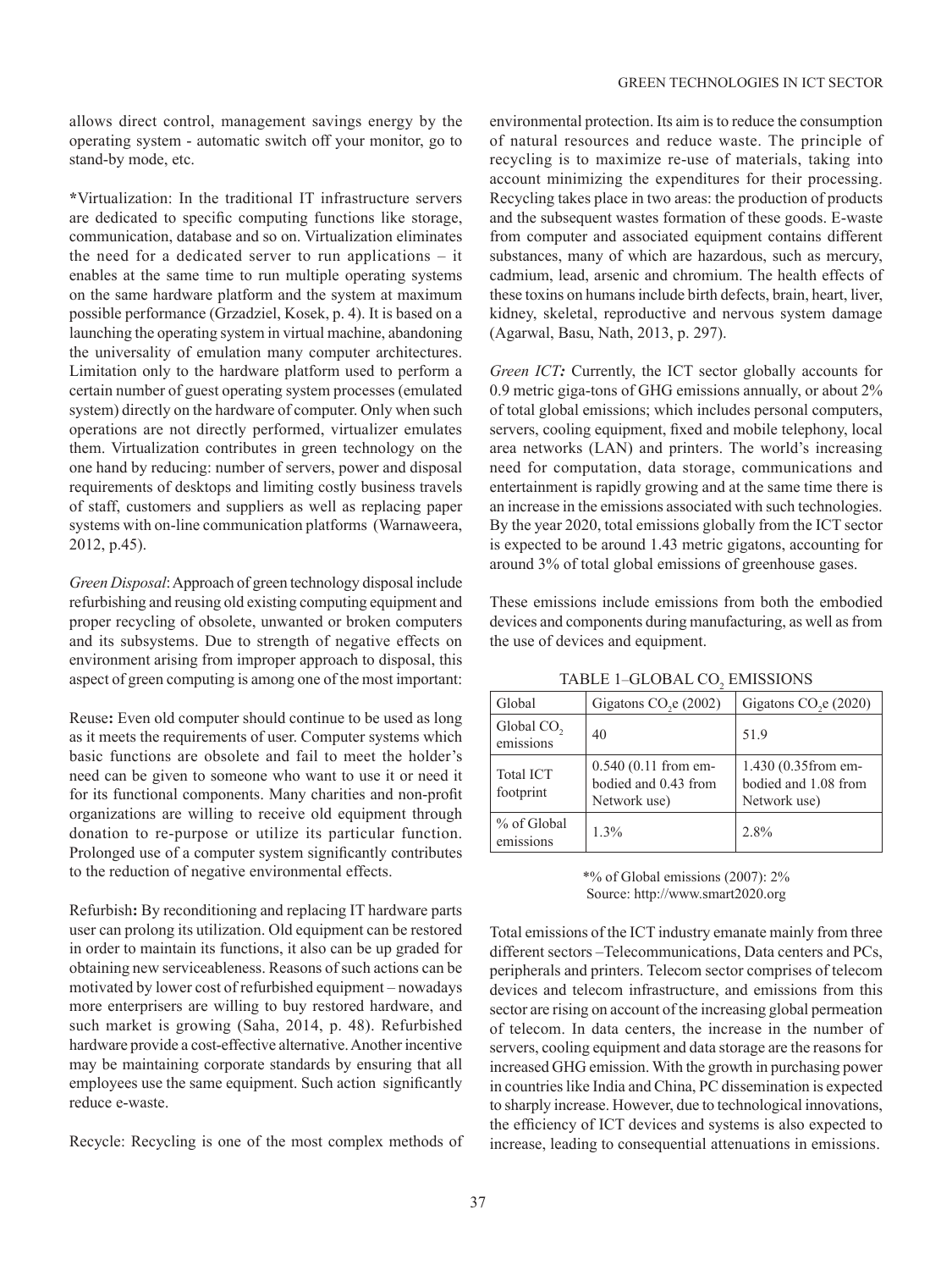By the year 2020, almost a third of the global population is expected to own a PC, while 80% are expected to own mobile phones and one in 20 households to have broadband connections. By 2020, when a large part of the populations of developing countries are expected to be able to afford ICT devices, they are expected to account for more than 60% of the carbon emissions from ICT's compared to less than half today. The demand for energy for ICT is expected to increase by 70% by the year 2020, driven by the demand for broadband, customer premises equipment and power hungry devices like HDTV services.

Enhancement of the data center carbon footprint is due to the increased numbers of servers, network equipment, power supplies, fans and other cooling equipment. Only about half of the energy used by data centers powers the servers and storage, the rest is needed to run back-up, uninterruptible power supplies (5%) and cooling systems (45%). It is expected that there will be 122 million servers in use by 2020. A major trend driving down the overall growth in the footprint of data centers is 'virtualisation'. By allowing the temperature of the data centre to fluctuate along a broader operating temperature range, a 24% reduction in energy consumption from cooling is also possible. Cloud computing is also expected to play a major role in reducing the carbon footprint of data centers.

Various components of ICT and their  $CO_2$  emissions in the ICT sector and their footprints are shown in Fig.1. Around 25% of the emissions are from the telecom sector.



Source: Gartner Group (2007) Figure 1. ICT emissions.

Carbon footprint due to telecom infrastructure is expected to increase from 25% of total ICT emissions to 30% of total ICT emissions by the year 2020. It is also estimated that 51% of the emissions in telecom will be from the mobile segment. The mobile industry is forecast to invest \$800 billion during the next five years; \$550 billion of this is earmarked for mobile broadband, potentially connecting 2.4 billion people to the Internet.

Telecom devices' global footprint was 18 MtCO2e in 2002 and is expected to increase almost threefold to 51 MtCO2e by 2020. The number of mobiles is expected to increase from 1.1

billion to 4.8 billion, routers from 67 million to 898 million and IPTV boxes from 0 to 385 million. The main increment in telecom devices emission is attributed to routers, IPTV boxes and modems, while the increase in the carbon footprint of telecom infrastructure would mainly be due to increases in base stations and mobile switching centers. As the demand for telecoms services and devices grow, the need for infrastructure that supports it will also grow. This growth is due not only because of the increase in the number of broadband and mobile accounts in emerging economies, but also because of emerging new applications like sharing of videos and games and other peer-to-peer content exchange. One of the main reasons for the increase in the carbon footprint in telecom infrastructure is expected to be the increase in the number of telecom accounts from the present level of 6 billion to 50 billion (fixed, mobile and broadband) by the year 2020.



Figure 2. Global telecom footprint.

The carbon footprint would cause direct emission impacts, called first order effects of carbon emission in the network. There are also indirect positive impacts called second order and third order effects; which can reduce carbon emissions of the other sectors by increasing the use of ICT. These second order and third order effects of the pervasive use of ICT could increasingly lead to the sector becoming a key player in global efforts to contain carbon emissions. Human behaviour as well as organisational structures and interaction protocols are rapidly changing on account of the pervasive adoption of ICT in almost every sphere of human endeavour, reducing the need for physical face-to-face interactions and long-distance travel, especially by air.

*The Indian Scenario:* India has the second largest and fastest growing mobile telephone market in the world. Power and energy consumption for telecom network operations is by far the most important significant contributor of carbon emissions in the telecom industry. Hence, it is important for the telecom operators to shift to energy efficient technologies and alternate sources of energy. Moreover, Going Green has also become a business necessity for telecom operators with energy costs becoming as large as 25% of total network operations costs. A typical communications company spends nearly 1% of its revenues on energy which for large operators may amount to hundreds of crores of rupees.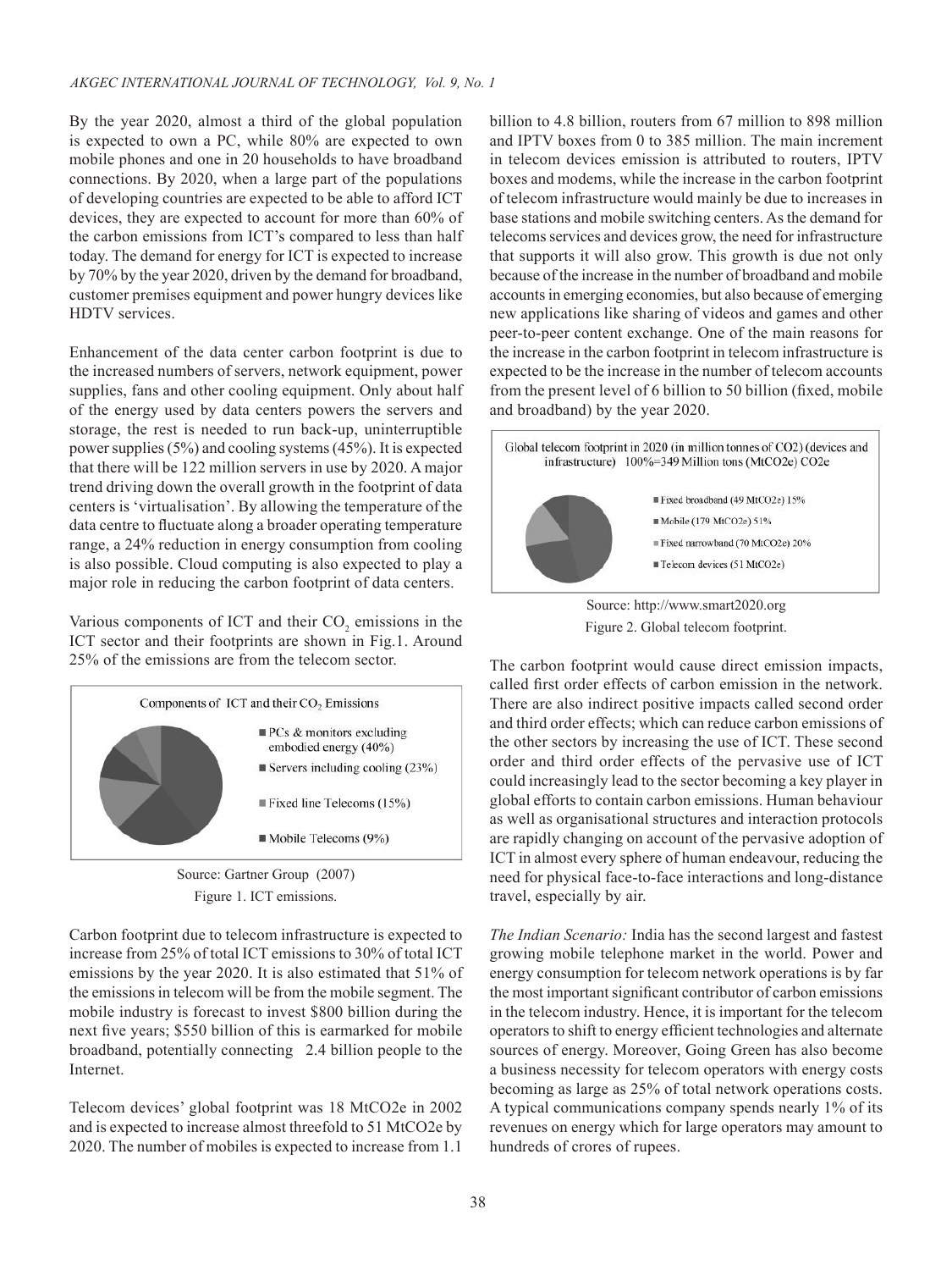Around 71% of the carbon emissions in the Indian telecom sector are on account of network power consumption and hence containing power utilization in telecom networks would be the cornerstone of any green telecom strategy. Carbon emissions by network and device embedded equipment contributed 25%. Thus, green manufacturing and waste disposal is also an important element of the Green telecom strategy.



Source: http://www.gsmworld.com Figure 3. Break-up of energy consumption.

Power consumed by the network, around 67% is met by the contribution of diesel power, while around 33% is met by recourse to grid power in rural areas, while Renewable Energy Technologies (RETs) are deployed, at a few locations purely on a pilot basis. In urban areas, while the contribution of diesel power is around 33% and around 67% is met by the grid power. However, in backward areas the situation is alarming, where around 87% is met by contribution of diesel power and only around 13% is met by grid power. The objective of the green telecom endeavour in India would be to ensure that the consumption of diesel for powering telecom network is substantially reduced to a level of 33% by the year 2020 resulting in diesel to grid power ratio of 1 to 3, in both rural and backward areas. The RETs use for powering network operations is also to be ramped significantly to a level of around 25% by 2020.

Lately, people have become more conscious and concerned about the ills of climate change. Newspapers and TV are regularly carrying features about rising temperature, melting glaciers, rising sea levels, natural disasters and general deterioration of the ecosystem; all presumably because of green house effect created by emissions produced by burning fossil fuel for energy. Among the various sectors, the service industries have been less visible pollutants. A number of factors have led to heightened interest in greening of service sector industries.

In case of telecommunications the factors that are leading to enhanced action on greening are as follows:

- Need to reduce the cost of operations of the telecom network by reducing energy cost.
- Need to expand network into rural areas where power availability is poor.
- Renewable energy technology becoming available at increasingly reducing cost.
- Confluence of socio-political trends towards environmental responsibility, pressure groups against global warming.
- Creating sustainable businesses has become important where the objective is not only to create products and services through ethical means but also minimize environmental impact and improve communities.
- International treaties like Kyoto Protocol.

The Telecom Sector witnessed substantial growth in the number of subscribers during the year 2015-16 and up to September 2016 also the subscriber base was 1123.95 million, out of which 900 million were wireless subscribers. During the year 2015- subscriber base recorded an increase from 969.89 million to 1033.63 while the overall teledensity increased from 79.38 to 83.36. The year also saw density from 48.37 to 51.37 while the urban teledensity increased from 148.61 to 154.01. The Internet subscriber base in the country, as on September 2016, stood at 367.48 million as compared to 324.95 million as on September 2015.

The  $CO_2$  emission level from the Indian mobile telecom sector jumped by more than 70% over the past two-three years and in 2014-2015, it accounted for 58.3 million tonnes and a total of approx 836 giga joules of primary energy was consumed during the specified period, which is equivalent to 73 billion units. These numbers indicate that it is imperative to adopt new technologies to reduce the energy consumption and the corresponding  $CO<sub>2</sub>$  emissions of the growing Indian mobile telecom industry.

With 3G becoming pervasive, the energy demand is likely to increase by two three folds at least because data transfer would consume more energy and the introduction of 4G, with a speed transfer rate 10 times higher than the 3G, will further substantially increase the energy consumption patterns of the telecom sector. The foremost share of the  $CO_2$  emission in the ICT infrastructure is during the actual use of the network equipment and devices. In the telecommunication network, the components that contribute to carbon emission footprint includes the Radio Access Network (RAN), Data Centers, fixed-line network, the Core network, aggregator, transmission system and Fiber to the network (mainly in Access network) etc. Therefore, use of new and innovative technology in these areas can help in reduction of harmful emissions.

To get stakeholders' views on greening the telecom sector, TRAI issued consultation paper on "Approach towards Sustainable Telecommunications" on 16 January, 2017. Also, in an endeavor to get stakeholders' views on greening the telecom sector, TRAI issued a consultation paper on "Green Telecommunications" on 3rd February, 2011. An Open House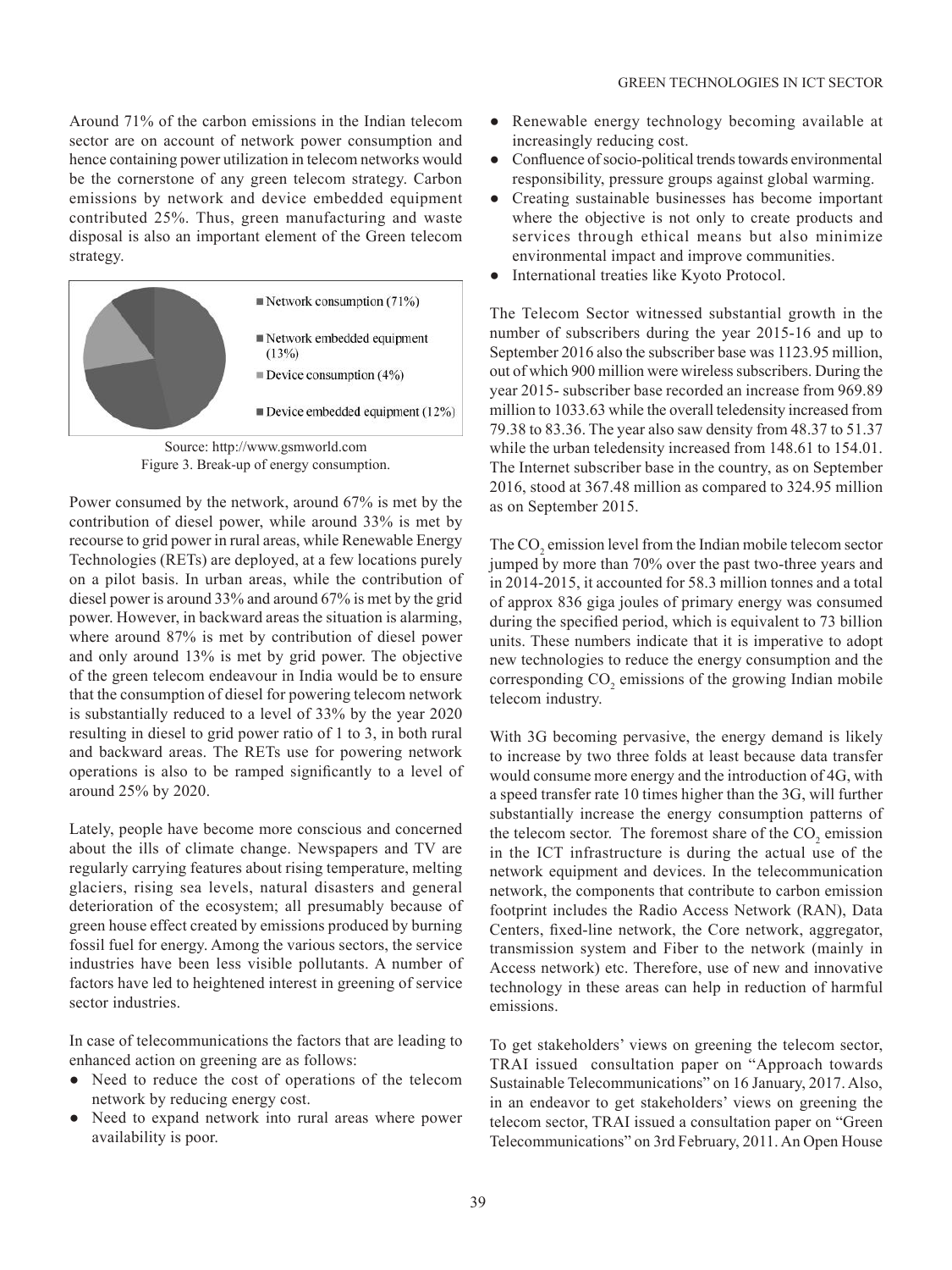Discussion on these issues was held at Delhi on 18th March, 2011. Based on the comments received during the public consultation, the recommendations on "Approach towards Green Telecommunications" were issued on 12th April, 2011 by TRAI.

Based on the recommendations of TRAI, DoT on 04.01.2012 issued directions for the Telecom industry. Following the direction, the telecom service providers are submitting carbon footprint reports of their respective networks bi-annually: first term spanning from April to September and the second term from October to March.

## III. ENVIRONMENT AND SUSTAINABLE DEVELOPMENT

If you plan for a year think to plant rice. If you plan for 10 years then think to plant a tree. But if you plan for 100 years then definitely think about the achievement of intergenerational equity (to secure environment for future generation). Environment and development both are very essential elements of one's life. As we know that environment and development both are inversely related so we need to maintain a balanced approach in achieving our needs. We should follow the development in sustainable manner (without harming the environment).

Today we are on the progressive edge of development, somewhere ignoring the importance and requirement of environment. There are so many anthropogenic activities (generation of non decomposable solid wastes, emission of green house gases, release of polluted effluents into water bodies etc.) by us gradually disrupting the compensatory natural cycle of environment and creating a great havoc.

Some devastating problems are increasing at alarming rate like ozone layer depletion, global warming and climate change. Though there are many straight guidelines drafted in various conventions and protocols document (like Kyoto protocol) at global level to conserve the environment, but we are wasting a good time to start doing something in this field. After lot of efforts, still India is ranked 155 out of 178 countries, as per Environmental Performance Index, among the BRICS countries (Brazil – 77, Russia – 73, China – 118, South Africa – 72 and India - 155). India is far away from the aim of conserving environment.

## IV. TOOLKIT ON ENVIRONMENTAL SUSTAINABILITY FOR THE ICT SECTOR

Companies in the ICT sector are increasingly being asked by customers, investors, governments and other stakeholders to report on sustainability performance. However, as yet, there is no globally agreed or standardized method to simplify, guide and streamline this type of reporting. Such reporting is essential in that measuring and reporting on environmental

performance frames a company's environmental costs in metrics that enable it to gauge the exact extent of their improvement as they work to reduce their environmental impact.

The Toolkit on environmental sustainability for the ICT sector is an ITU-T initiative providing detailed support to ICT companies seeking to build sustainability into the operations and management of their organizations through the application of international standards and guidelines.

The Toolkit provides ICT companies with a set of internationally agreed sustainability requirements which allow for more objective reporting on sustainability practices in the ICT sector, in terms of the following key areas of focus:

- Sustainable buildings
- Sustainable ICT in corporate organizations
- Sustainable products
- End-of-life management for ICT equipment
- General specifications and KPIs
- Assessment framework for environmental impact of the ICT.

The Toolkit draws together contributions from over 50 ICT companies and universities around the world which have partnered in this effort. In India, The theme of National Science day of the year 2018 is "Science and Technology for a sustainable future."

## V. MEASURES FOR REDUCING TELECOM CARBON FOOTPRINT

The measures that can be undertaken to reduce the telecom sector footprint are under the following categories:

- Adoption of energy efficient equipment and innovative technologies
- Use of Renewable sources of energy
- Infrastructure Sharing
- Improvement of grid supply
- Waste Management
- Better network planning: more outdoor BTS, less BTS, less air conditioning requirement to cool sites
- Standardization of equipment, test and certification
- Manufacturing process
- Monitoring and reporting
- Government support incentives, subsidies, taxes  $\&$ levies.

# VI. LATEST DEVELOPMENTS

*Green Cloud Computing*: The Gartner report from May 2009 defines cloud concept as "a style of computing where scalable and elastic IT capabilities are provided as a service to multiple customers using Internet technologies". Use of the potential of cloud computing model interacts with the concept of sustainable development, understood in three dimensions: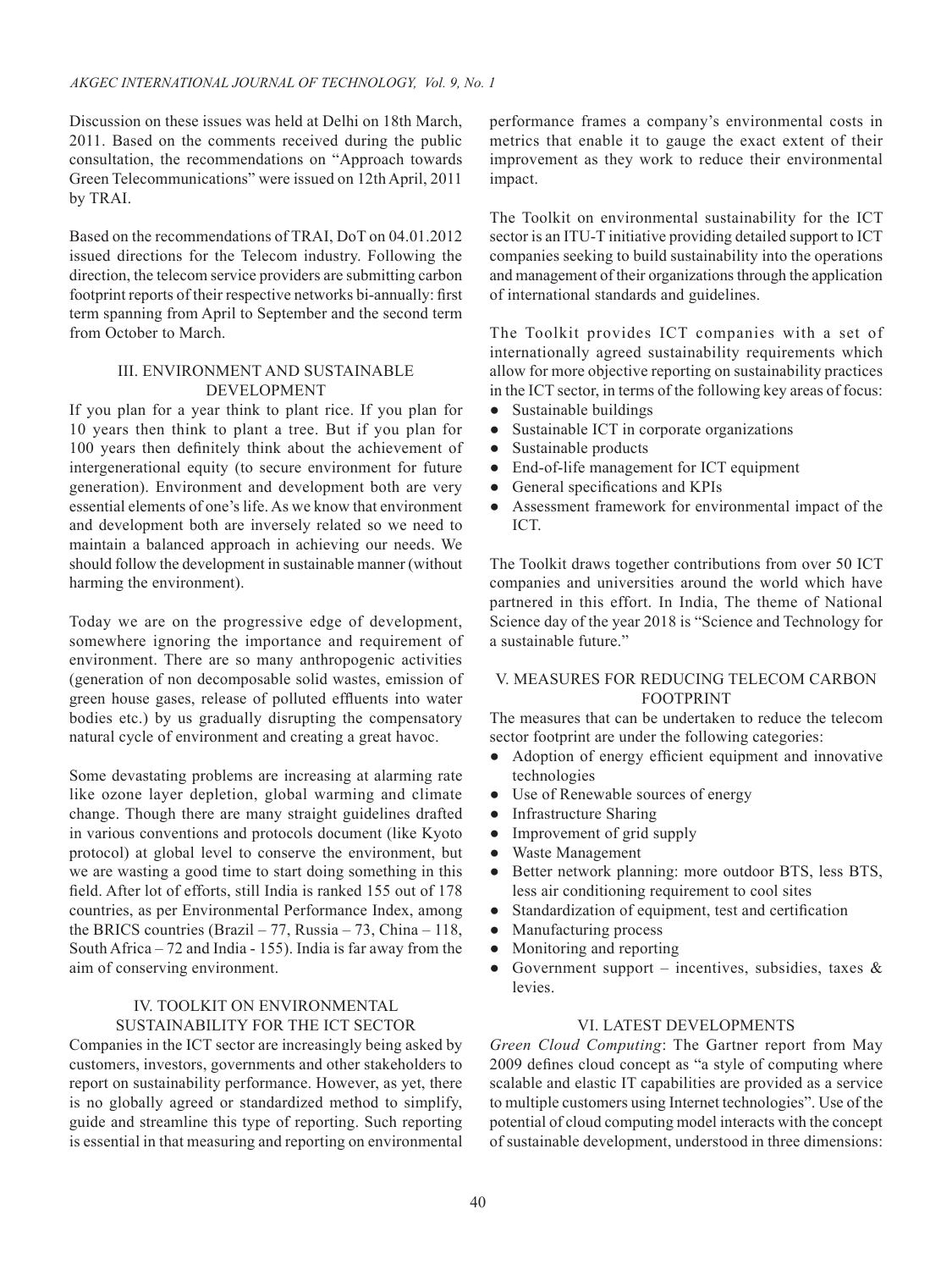economic, environmental and social. Clouds consolidate environment, saving power, cooling, space and money. Cost savings and flexibility of operations are among the most frequently mentioned benefits associated with a decision to adopt the cloud computing solution. Fixed costs related to the investment in infrastructure (which in the traditional business model generally increases with time and the need to update the software) are reduced, as well as energy costs feeding the infrastructure. The solution allows to adjust supply to demand, eliminating incurring unnecessary costs associated with the overestimation or underestimation of customer needs. At the same time, it affects the reduction of occurrence of lost sales opportunities risk and cost of incorrect demand forecasting and company's supply planning.

Some aspects of cloud's ICT infrastructure allow to identify the model as the one providing green benefits. The basic features of the model allow you to specify a number of environmental benefits that can be achieved by migrating the IT resources to the cloud. These aspects may include:

Dynamic provisioning and multi tenancy: lower energy consumption and associated carbon emissions than the traditional approach of over-provisioning. Automatic processing of computing environment supports user needs, operating under the cloud may acquire or release the resources (instances) where it is appropriate (according to the demand). Dynamic resource allocation is done automatically, thus data centers maintain active servers according to current demand. With virtualization technology, which allows to connect disparate resources, in one great set of resources it is possible to re-lease them more selectively to all customers at the same time increasing the level of their use.

Optimal server utilization**:** traditionally, many servers remain idle of 85-95% of the time using nearly as much power as they do when they are active. Virtualization technology enables hosting of multiple applications through one server. The number of active servers is reduced and the power consumption is lower.

Energy-efficient client devices: the public cloud model reduces the number of energy consuming clients through small energy-efficient devices (*e.g.* thin clients)

*Data Centre Sustainability Improvements:* Rising energy costs, desire to make existing investments more and more profitable are making today's cloud providers to implement best practices to make datacenters operation green. To build eco-friendly data center, several best practices in key areas are proposed for improving sustainability are:

● Proper location which allows clean energy consumption through renewable sources (solar energy generation, wind power generation, fuel cells, cogeneration).

- Cooling system (new systems based on liquid cooling, nano-fluid cooling systems, and inserver, in-rack and in-row cooling by companies such as Spray Cool; free cooling, spot cooling, using cable grommets to reduce cool air leakages).
- Building design (heat insulation, optimizing floor layout, recycling water).
- ICT platform (middleware-facility linkage, dedicated racks and servers, virtualization technologies).
- Deployment of newest power efficient servers and processors.
- Energy linking (power sharing between company centers, locating data center near power station).

*Solar Computing:* Now-a-days solar power in gaining increasing attention throughout the world. Solar energy is power derived from the sun through the use of solar panels. Good example of powering PC's with the sun is Taiwanese manufacturer VIA Technologies Inc. VIA Solar Computing initiative is a part of VIA Green Computing projects. VIA Solar Computing use advanced, cost-effective solar panel technology in cooperation with Motech Industries – one of the largest and leading solar product manufacturers and innovators. Solar cells combined with VIA processor platforms and system technologies developed complete solarpowered computing solutions that are less polluting, more affordable, more reliable and more flexible for a wide variety of new markets, applications and environments. VIA Solar Computing is focusing on photovoltaic (PV) solar power to take advantage of the numerous benefits for both emerging market and urban computing installations:

- Solar power is clean non-polluting energy.
- Once capital costs are covered (like purchasing and installation) solar cells require very little maintenance, hence in further perspective of time, they provide energy at virtually no cost
- Solar panels are silent in operation.
- Solar panels do not require refuelling; they are selfsufficient. Due to the undeniable benefits of renewable energy in the form of solar energy private companies continue to invest in research and development of this kind of power providing.

*Telecommuting:* Telecommunications-related technologies, such as teleconferencing, also are often implemented in green computing initiative. "Advances with communications devices and with the aid of computer networking systems have made it possible for people to work from remote locations and for telecommuting to become an ever-more feasible option for many companies. With the aid of telecommuting it increased satisfaction between the two parties, reduction of greenhouse gas emissions related to travel, and increased profit margins as a result of lesser costs for workplace space, heat, lighting and many more. Through IT/IS systems telecommuting can also be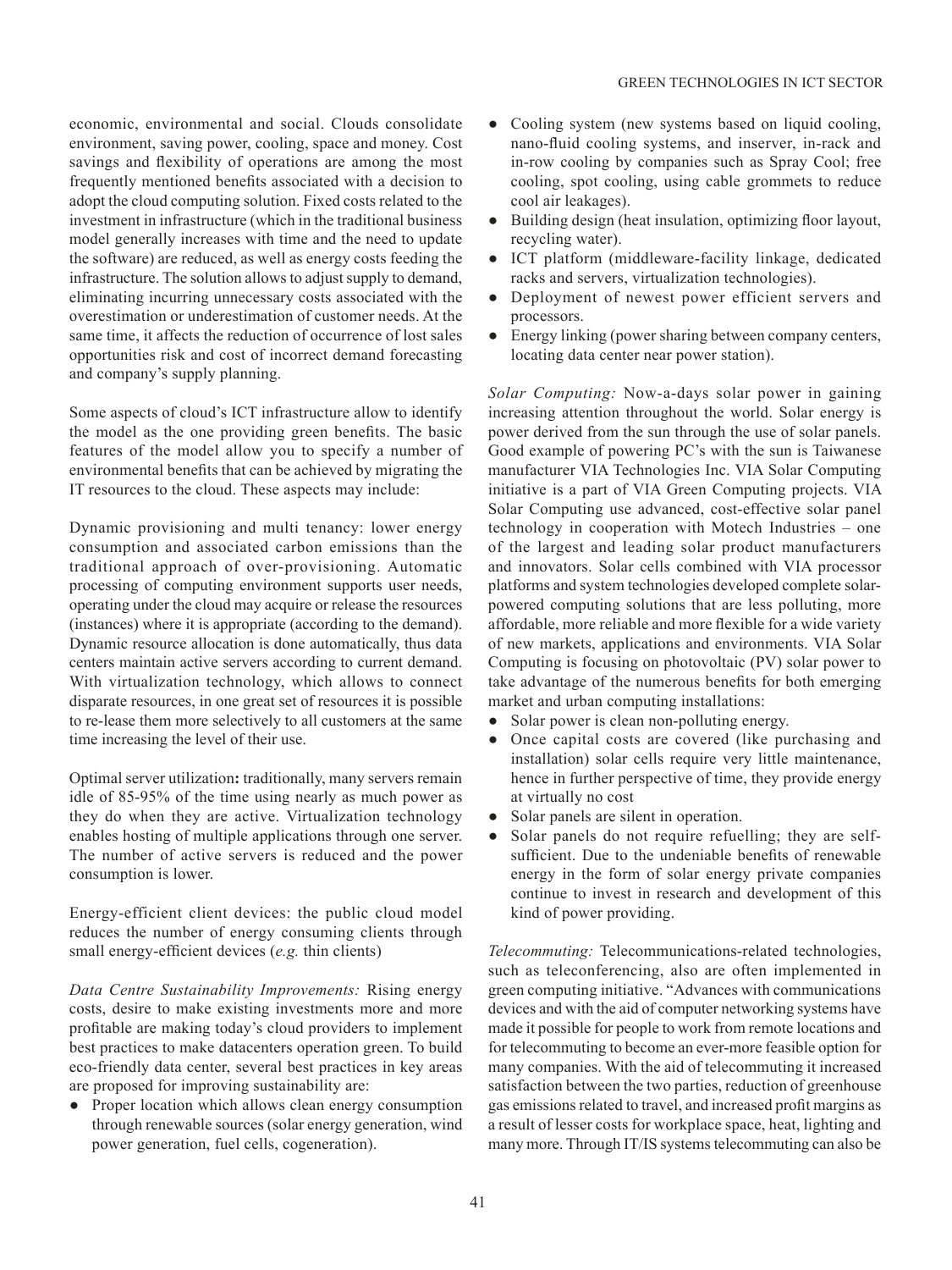used for remote administration, group document management and cooperative knowledge management. It is estimated that one-fifth of all travel is associated with commuting. Thus, the wider use of teleworking would greatly reduce the negative impact on the environment. Unified Communications leads to an increase in the level of cooperation between employees. Video solutions enable real-time collaboration which is one of the most important environmental initiatives in the business environment.

## VII. CONCLUSION

India is the second largest and fastest growing mobile telephone market in the world. On an average, more than ten million new subscriptions are added every month, the market grows by 23% each year and has now crossed 800 million. But telecom is also the second largest energy consumer in India after the Railways.

Almost all of this consumption is unseen – small diesel generators running for hours to power transceivers on each Cell phone tower and run air-conditioning units to keep equipment shelters cool. Generators are used because mobile operators are able to meet only 40% of their power requirements from grid electricity.

TRAI suggests that in the next five years, at least 50% of rural towers and 33% of urban towers should be powered by hybrid energy (renewable energy technologies and grid power), while all rural towers and 50% of urban towers are to be powered by hybrid energy by 2020.

*Energy efficient equipment:* New generation equipment is not only more energy and space efficient but also has features that can cut down energy usage. Uninor's sites, for instance, have advanced functionalities like automatic shutdown of inactive transceivers. This saves energy when there is no activity on the network.

*Enhancing infrastructure efficiency:* Most measures the industry can undertake today fall in this category. Some of these include:

*Infrastructure sharing:* Passive sharing involves sharing of towers, shelter cabinets, power supply unit, air-conditioning unit alarm systems etc. Just this can lead to significant energy savings. Active sharing would involve sharing of network infrastructure such as antennae systems, backhaul transmission systems, and base station equipment.

*Better cooling solutions:* A large part of energy consumption at a tower comes from the use of air-conditioning to cool down shelters that house equipment. A lot can be done here.

*Optimisation on diesel generator operation:* It involves

deployment of fuel catalyst to improve the efficiency of the combustion process.

Substituting conventional diesel generators with DC direct generators sets removes the inefficiencies of converting AC to DC power and hence reduces overall fuel consumption.

*Big measure next is to deploy renewable energy*: initially to complement conventional diesel, and gradually to become the main power source to run telecom networks.

Solar is one of the most adoptable options. Though it has high investment costs, the energy savings make it a compelling option. From the pilot that Uninor has implemented, it is evident that solar panels reduce fuel costs by almost 30%. For adoption of greener technologies and energy sources, measures such as tax holidays, accelerated depreciation and targetted subsidies will encourage early adoption and scale.

Challenges of sustainable development met by today's businesses operators at the same time forcing their activeness not only in economic, but above all, environmental aspect.

Computers and related infrastructure (*e.g*. data centre) are not only costly to maintain, but also harmful to the environment due to the carbon emission. Nowadays, with a greater concern for the environment, green computing reduces the negative effects of ICT on sustainability. The solution protects the environment by dealing with the power management techniques, saving electricity and reducing e-waste.

Cloud providers need to reduce the electricity demand of clouds and take major steps in using renewable energy sources rather than just looking for economic incentives like cost minimization.

Green ICT sustainability addresses issues such as: using renewable energy sources to power data centres, reducing e-waste, designing energy efficient hardware, middleware and software, running multiple operating systems via virtualization, providing information to customers in order to encourage them make green choices, reducing transportation cost and emissions by telecommuting (Kevin, Muketha, Kamau, Wanyembi, Titus, 2014, p. 200).

We should remember one thing if man disturbs Nature consistently then definitely one day Nature will destroy the man. So, "Go green, Go indigenous, Save Humanity, Save environment and ultimately save 'LIFE'".

### **REFERENCES**

[1] Consultation Paper On Approach towards Sustainable Telecommunications, Telecom Regulatory Authority of India , Government of India, 16 Jan. 2017.